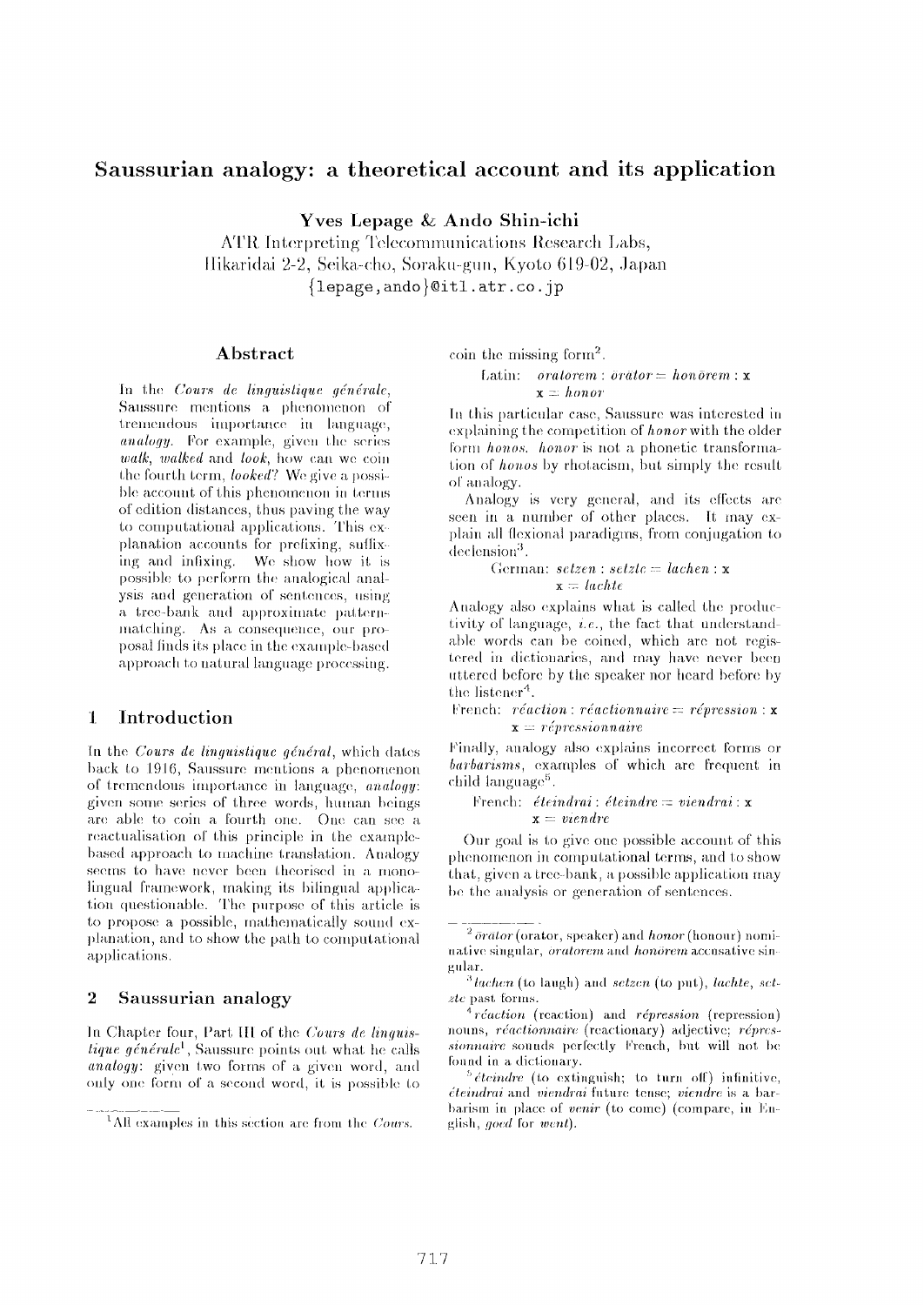# **3 A possible account**

## **3.1 Notations**

Let  $V$  be a non-empty finite set, called the vocabulary.  $(\mathcal{V}^*,.)$  is the monoid over  $\mathcal V$  where . denotes concatenation.  $V^*$  is also the infinite union of all  $\mathcal{V}^n$  for  $n \in \mathbb{N}$ . By convention,  $\mathcal{V}^0 = {\varepsilon}$  with  $\varepsilon$ being the empty string.

Using these notations, analogies are equations with one unknown on  $\mathcal{V}^*$ :  $u: v = w: \mathbf{x}$ . To be able to solve analogies, it is necessary to give a meaning to such a notation.

## **3.2 A geometrical** view

In our attempt to discover a mathematical explanation of analogy, we were long hindered by the notation itself. Of course, the idea behind it is that analogy could be considered a similar psychological process as the one intervening in proportions:

$$
mathematics: mathematical = physics: x
$$
  
2:4 = 3: x

But  $Q$ , the set of rationals, is mathematically well equipped. Addition defines a commutative group, and multiplication makes it a field. Proportions in  $\mathbb Q$  are thus well understood, and safely solved. What is true for  $\mathbb Q$  is not for  $\mathcal V^*$ . The basic operation, concatenation, is not comnmtative and does not define a group, but a relaxed structure, that of a monoid. And no one knows what the meaning of  $u : v$  could possibly be.

In fact, looking at analogy from the previous point of view is misleading because, intentionally or not, we think of nmnbers, which enforces too many constraints. A better, more relaxed view of the problem is that of a rectangle. In a rectangle, opposite sides and diagonals are equal (see Figure 1).



Figure 1: Analogy seen as a rectangle

# **3.3 Formal|sat|on**

'Fhis view makes explicit that analogy sets a relation between an unknown on one hand, and three terms on the other hand. Now, carrying on with the geometrical parallel, analogy may be interpreted in terms of distances as follows : the dis tanee of any term to the unknown is the same as the distance between the two remaining terms. We thus posit the following equivalence.

#### **Definition 1 (Analogy)**

$$
u: v = w: \mathbf{x} \iff \begin{cases} \operatorname{dist}(u, v) &= \operatorname{dist}(w, \mathbf{x}) \\ \operatorname{dist}(u, w) &= \operatorname{dist}(v, \mathbf{x}) \\ \operatorname{dist}(v, w) &= \operatorname{dist}(u, \mathbf{x}) \end{cases}
$$

The rectangle view does not forbid commutativity for *dist, a* notable difference with division on numbers, where 2/4 is not the same as  $4/2$ .

# 3.3.1 Linguistic **interpretation**

Let us linguistically interpret the previous system of equations. Suppose we get the following analogy to solve: *mathematics: mathematical = physics* :  $x$ . Of course,  $x = physical$ .

The first two equations show that the terms on the diagonal may be exchanged. A linguistic interpretation is that analogy involves two orthogonal dimensions reflecting the duality of the lexeme/morpheme (or root/affix, or meaning/limction, *etc.)* separation.

*(list(mathematics, mathematical) = dist(physics, physical) dist( mathematics, physics) =*  dist(mathematical, *physical)* 

On each side of the equal sign something is conserved (one dimension), and something changes (second dimension).

- $\bullet$  In the example, the first equation stands for a conservation in meaning ("mathematics" as opposed to "physics") and a change in categories,
- . whereas the second equation stands for a conservation of grammatical categories (N as opposed to  $A$ ), but a change in meanings.

The third equation means that, somehow, analogy neutralises changes performed at the same time along the two previous dimensions.

$$
dist(mathematics, physical) =\ndist(physics, mathematical)
$$

On each side of the equality sign, both changes in meanings and categories, performed at the same time, leave the proportion unchanged.

#### 3.3.2 Complete formalisation

In order to complete the formalisation, *dist* remains to be defined. Edition distances which have been proposed in many works (Levenshtein 65), (Wagner & Fischer 74), (Selkow 77), *etc.,* are a good candidate. They are mathematically sound as well as intuitively relevant: they reflect a sensible notion, that of keystrokes, and turn out to be metrics under some hypotheses. They answer the correction problem: *what is the minimal number of cdit operations needed to lransJbrm one word into another one?* In our example, how many characters need to be changed to transform  $math$ *emalical* into *physics'?* Edit operations are insertion (for instance,  $\varepsilon \to p$ ), deletion (like  $l \to \varepsilon$ )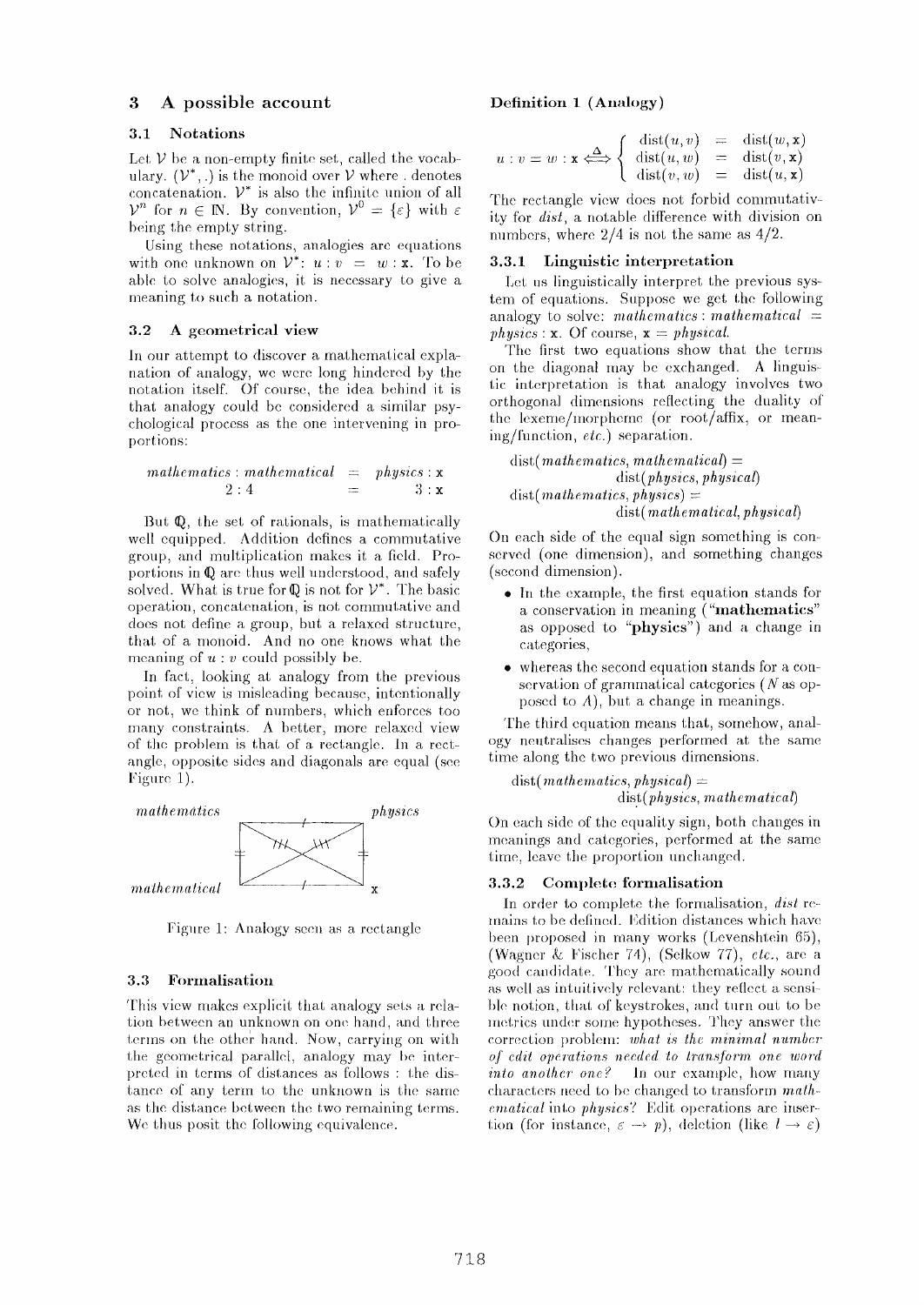and replacement (like  $a \rightarrow s$ ). A distance can be defined by assigning weights to these three operations, 1 for each of them, for simplification. The edit distance is then a simple extension from edit operations to strings.

Definition 2 (Edition distanee) *Let V be a vocab'ulary,* dist *is defined on V\* as a commutative operation, in the following way:*   $\forall (a, b) \in \mathcal{V}^2$   $\forall (y, y) \in (\mathcal{V}^*)^2$ 

$$
v(u, v) \in V, v(u, v) \in (V)
$$
  
\n
$$
dist(\varepsilon, \varepsilon) = dist(a, a) = 0
$$
  
\n
$$
dist(\varepsilon, a) = dist(a, b) = 1 \text{ if } a \neq b
$$
  
\n
$$
dist(a.u, \varepsilon) = dist(a, \varepsilon) + dist(u, \varepsilon)
$$
  
\n
$$
dist(a, \varepsilon) + dist(u, b.v),
$$

 $dist(a.u,b.v) = min( dist(a,b) + dist(u,v), )$  $dist(\varepsilon, b) + dist(a.u, v)$ 

With this delinition and a weight of 1 for each of the three edit operations, the distance between *mathematical* and *physics* becomes 9.



As a mathematical result, with more general weights, it can be proved that, if the edit operations define a metric on  $V \cup \{\varepsilon\}$ , then the edit distance on  $V^*$  is also a metric. We recall the formal definition of a metric.

Definition 3 (Metric) *Let S bc a set,* dist **a**  *function from*  $S \times S$  *to*  $IR^+$ *, the set of non-negative real n'umbcrs,* dist *is a metric on S if and only if* 

- *® (cqualily)*   $\forall (a, b) \in S^2$ , dist $(a, b) = 0 \Leftrightarrow a = b$
- *(commulalivity)*   $\forall (a, b) \in S^2$ , dist $(a, b) = \text{dist}(b, a)$
- *(triangle inequality)*  $\forall (a, b, c) \in S^3$ ,  $dist(a, c) < dist(a, b) + dist(b, c)$

#### **3.4** Coverage

Having defined what we understand by analogy in a formal way, we inspect some of its properties. We first make a very strong but necessary assumption about the nature of the solution of an analogy. Following the linguistic feeling, we impose that the solution of an analogy be built only with the elements of the vocabulary present in the three given terms. In other words, no material from outside should be used.

This constraint does not prevent analogies from having multiple solutions. It suffices that the distances become too large relative to the lengths of the words,  $a:$  the  $=$  of : x is such a case. The constraint eliminates, for instance, all words of the form  $txy$ , with x and y two letters outside of the set  $\{a, e, f, h, o, t\}$ , but does not bar *III*,  $hhh$ , eee, which are solutions of this analogy. But, as a matter of fact, this kind of example does not make much linguistic sense.

#### **3.4.1** Equality

A degenerated case of analogy is when two of the three terms are equal. The only possible solution is then the third term. In other words, nothing new can really be said. This meets common sense.

$$
\forall (u,v) \in (\mathcal{V}^*)^2, u : u = v : \mathbf{x} \implies \mathbf{x} = v
$$

This property is always true. It is proved thanks to the equality property of a metric:  $u : u = v : x$  $\Rightarrow$  dist(u, u) = 0 = dist(v, x)  $\Rightarrow$  x = v.

Some important linguistic phenomena are covered hy onr proposal for linguistic examples. But the corresponding mathematical properties appear not to hold in the general case. In fact, studying the necessary and sufficient conditions under which they are true remains an open problem. It seems that, in all cases, it has to do with some "weakest links" along the pair of strings considered (minimisation of a sum of distances).

#### **3.4.2** Transitivity

An important property which works in many cases, and at least on linguistic examples, but may not be true in the general case<sup> $6$ </sup>, is transitivity:

$$
u:v=u':v'\ \wedge\ u':v'=w:\mathbf{x}\ \Rightarrow\ u:v=w:\mathbf{x}
$$

This accounts for the fact that any representative in a group of *conjugation/declension/etc.* may be chosen as the model. In Ancient Greek,  $\lambda o \gamma o \zeta$  is always taken as a model for the declension of the 1st group of masculine nouns, although any other word from the same group would have been as good.

#### **3.4.3** Prefixes and suffixes

Our definition of analogy fortunately captures linguistic cases where prefixes (or suffixes) are involved.

$$
u.t: u.v = w.t: \mathbf{x} \Rightarrow \mathbf{x} = w.v
$$

This is not true in the general case. At least,  $\mathbf{x} = w \cdot v$  always verifies the first two distance equations:

$$
\begin{cases}\n\text{dist}(u.t, u.v) &= \text{dist}(t, v) \\
&= \text{dist}(w.t, w.v) \\
&= \text{dist}(t, v) \\
\text{dist}(u.t, w.t) &= \text{dist}(u, w) \\
&= \text{dist}(u.v, w.v) \\
&= \text{dist}(u, w)\n\end{cases}
$$

thanks to a property of edit distances, which we give here without a proof:  $\forall (u,v,w) \in (\mathcal{V}^*)^3$ ,

<sup>6</sup>Counter-example: *the : ttt* =  $a:of \wedge a:of$  =  $the : hhh \Rightarrow the : ttt = the : hhh$  because  $dist(the, the) = 0 \neq dist(tt, hhh) = 3$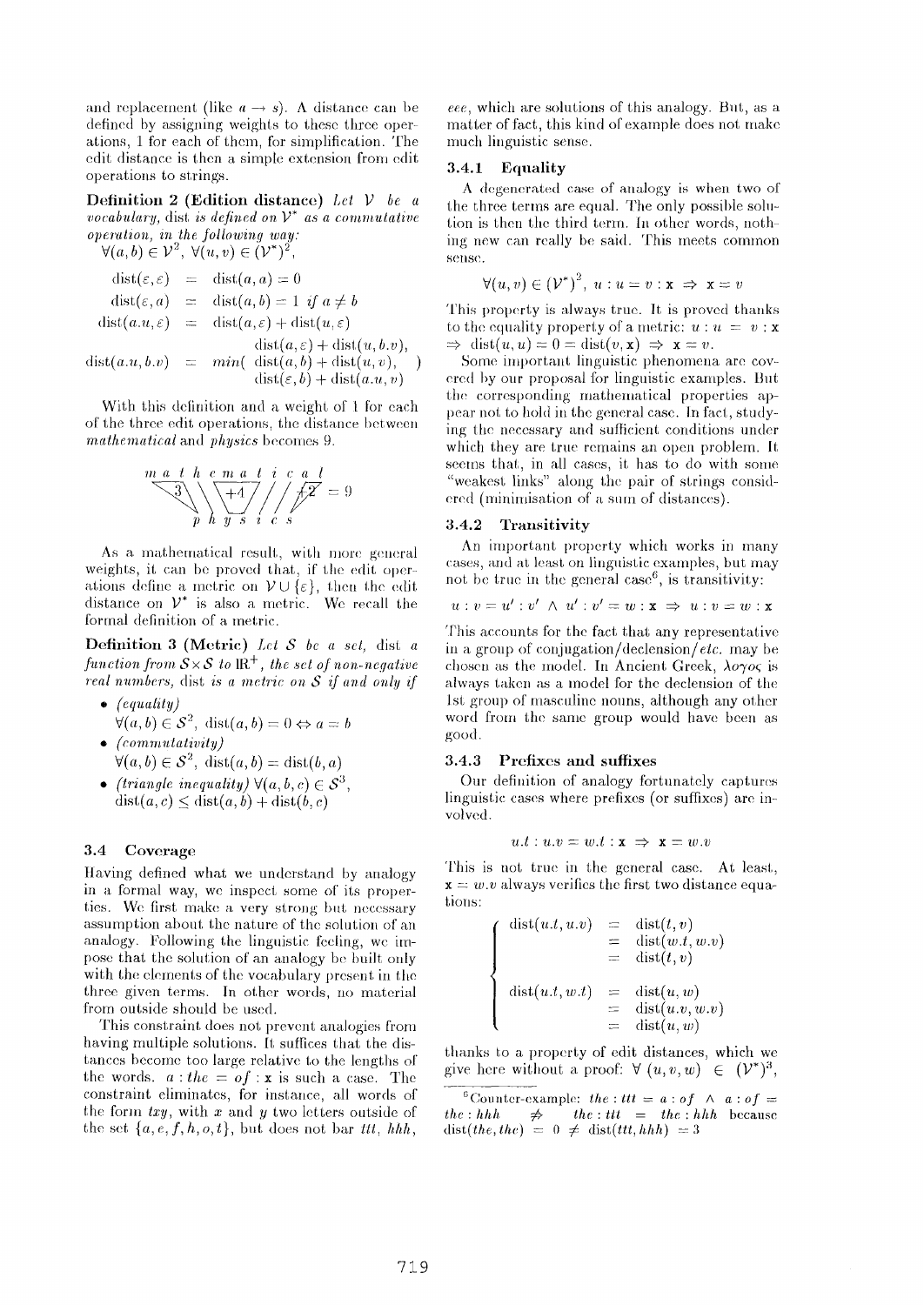$dist(u,v,u,w) = dist(v,w)$ . But the third equation may not always be verified. A sufficient condition for it to hold is that the joints between prefixes and suffixes minimise some sums of distances:

$$
dist(u.v, w.t) = dist(u, w) + dist(t, v)
$$
  
= dist(u.t, w.v)

This is the case when prefixes and sulfixes are dissimilar enough, as in our example with *mathema# i-cs* and *phys-i-cal,* but in the general case, only  $dist(u, v, w, t) \leq dist(u, w) + dist(v, t)$  holds.

## 3.4.4 Infixes and umlauts

Similarly to prefixing and suffixing, our formalisation accounts for linguistic examples of infixing, a phenomenon well illustrated by semitic languages<sup>7</sup> (here, the replacement of an  $a$  by an i).

Arabic: 
$$
arsala : mursilun = aslama : x
$$
  
 $x = muslimun$ 

It also accounts for some (not all) examples of sound changes, like umlaut in German<sup>8</sup>.

$$
German: Balg: B\ddot{a}lge = Hals: \mathbf{x}
$$

$$
\mathbf{x} = H\ddot{a}lse
$$

These linguistic cases work partly thanks to the previous property of distances with prefixes.

### 3.4.5 Reduplication

Unfortunately, our proposal does not render an account of *reduplication.* This would be necessary if we wanted to describe, for example, the formation of plurals in Malay/Indonesian:  $\text{or} \text{and} \rightarrow$ *orang-orang 9.* Here, a speculative remark would link the power of analogy with some class of languages; our proposal seems not to go beyond regular languages.

# **4** Application

In the sequel, we will apply the principle of analogy not on words anymore, but on sentences. In the same way as words are strings of characters, sentences are strings of words. So, the shift from words to sentences is just of matter of reformulation.

We also recall that edit distances and edit operations are not contined to strings; they extend in a natural way to forests, and hence to trees. In fact, it is possible to give a definition of an edit distance on forests which generalises the definitions on strings (Wagner & Fischer 74) and on trees (Selkow 77). Hence the possibility of applying analogy to trees.

The example-based approach in machine translation, inaugurated by (Nagao 84) and illustrated by (Sadler and Vendelmans 90) or (Sato 90), for instance, relies on the assumption that, if two sentences are "close", then, their analyses should be "close" too. By consequence, if the analysis of a first sentence is known, the analysis of the second one could be obtained by performing slight "modifications" on it. A problem arises: where are the slight "modifications" to be performed, and what are they? In that matter, edit distances could help a lot: "close" means at a distance not too large, and "modifications" are edit operations.

## **4.1 Analysis by analogy**

## **4.1.1** Principle

Suppose we have a collection of sentences (a data-base) already analysed (in fact, a tree-bank). For a new sentence, called the *prototype,* our goal is to build its analysis, *i.e.,* a corresponding tree. Of course, the ideal case is when the prototype is already present in the tree-bank, which means that the analysis is found there too.

In general, the prototype will not be found in the tree-bank. The search may thus be relaxed to similar sentences. Now, if at least two different sentences are retrieved by approximate matching, a fourth one can be built by analogy. Figure 2 illustrates this: the prototype is in the upper left corner; the two sentences on its right and under it have been obtained by approximate matching. Knowing the respective distances between these three sentences (on the arrows), sentence x can be computed by analogy.

If by chance sentence  $x$  belongs to the tree-bank, its analysis is also in the tree-bank. Now, a reverse process on trees delivers an analysis for the prototype, as illustrated in Figure 3. The three trees in the right and bottom corners are the corresponding analyses of the sentences of Figure 2. They were taken from the tree-bank. The distances are given on the arrows. Tree y is the solution of the analogy, and we claim that it is the analysis of the prototype sentence.

#### 4.1.2 Implementation

Approximate matching is retrieval of all sentences at a distance less than a threshold from a given prototype. Efficient algorithms, using dynamic programming, have been proposed to perform approximate matching (Ukkonen 83) and (Landau & Vishkin 88). Our method is somewhat different. We do as if we wanted to generate the entire set of sentences at a distance less than or equal to the threshold. In doing that, we introduce a *don't care* symbol representing any possible word. Pattern-matching with *don't care*  symbols has already been studied (Pinter 85). Of

*<sup>7</sup>arsala* (he sent) and *aslama* (he became converted) verbs 3rd person singular past; *mursilun (a*  sender) and *muslirnun (a* convert) agent nouns.

*<sup>8</sup>Balg* (pelt, skin) and *Iials* (neck) singular; *Biilge*  and *Hälse* plural.

*<sup>9</sup> orang* (human being) singular, *orang-orang* plural.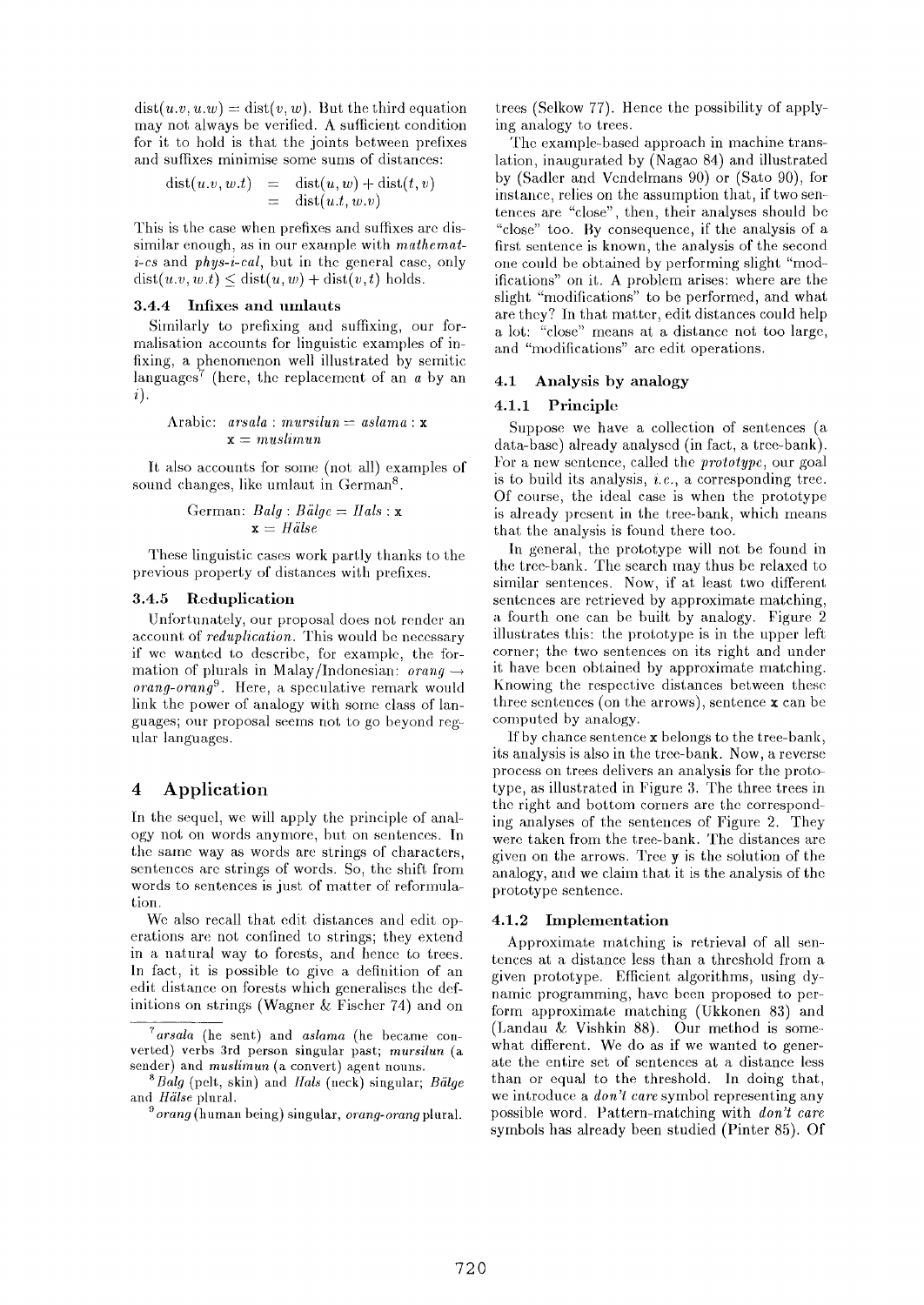

Figure 2: Prototype (upper left corner), sentences obtained by approximate matching and  $x$ , sentence obtained by analogy, and retrieved from the tree-bank. Distances are given in words.



l). Figure 3: Analyses from the tree-bank and y, analysis of the prototype sentence obtained by analogy. Distances are given in nodes.

course, this naive solution implies an exponential explosion, but, fortunately, it is not necessary to consider the entire set of sentences, neither to generate them. Only sentences which are substrings of other strings may be coded. This allows us to use a simple non-deterministic version of the Aho & Corasick algorithm (Aho & Corasick 75), which only checks the possible presence of patterns on an array of integer triples. This algorithm competes well with one of the most efficient algorithm *agrep* (Wu  $&$  Manber 92), as it is faster in average.

#### **4.1.3** Use and usefulness

In a first implementation, rather than really computing solutions of analogies on trees, we retrieve them from the tree-bank using approximate matching. Execution times are below one second for the analysis of short chunks of text (about 5 words). This technique helps a lot in the construction of tree-banks. Firstly, building new linguistic structures for new sentences is delinitely made faster. Secondly, this technique enforces consistency, a sensible issue in tree-bank construction, especially if tree-banks are to be used to train probabilistic models.

#### **4.1.4 Experiments and measures**

To have a more precise idea about the power of the method, we carried out some experiments on an excerpt of the tree.-bank of the University of Pennsylwmin (787 sentences with their corre sponding analyses). For all possible 4-tuples of sentences which verify the analogy definition, we computed the analysis of the first sentence by analogy. We. recall that there may be no solution, one solution, or several solutions. As a restriction in this experiment, we did not consider distances between objects over half of the lengths of the objects.

Recall In document retrieval, *recall* is defined as the ratio of the number of relevant documents retrieved over the total number of relevant documents in the data base. Here, we define the *recall* as the number of times the exact structure was computed by analogy, divided by the number of sentence pairs having the same structure in the tree-bank. In our experiment, the recall is 0.69, a quite good figure, which shows that the technique is promising.

Precision Again, in document retrieval, *precision* is defined as the ratio of the number of rele